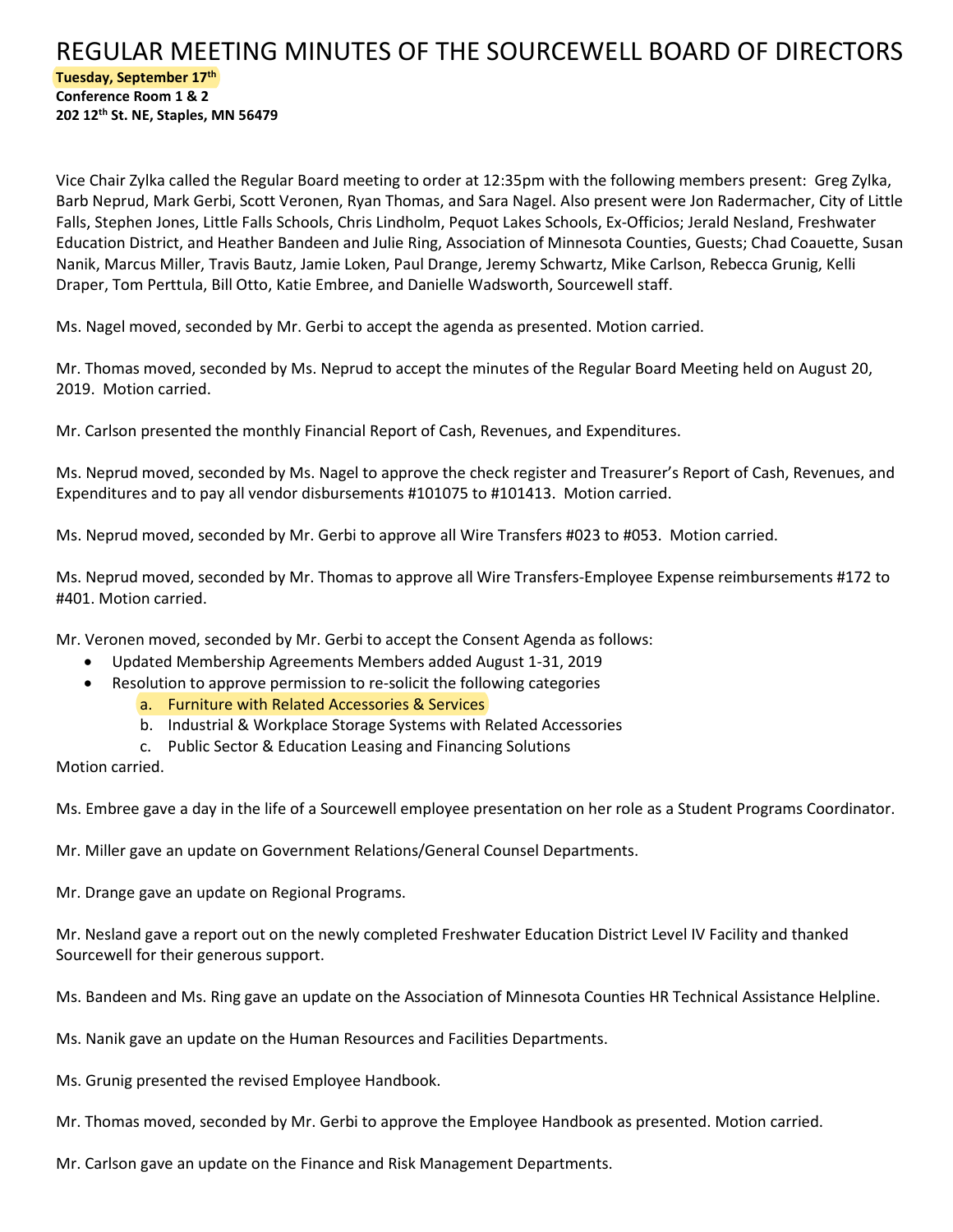Mr. Loken gave an update on the Information Communication Technology Department.

Ms. Draper gave an update on projects and systems.

Mr. Loken gave an update on Sourcewell Technology.

Mr. Bautz gave an update on the NIGP Forum and the Marketing and Membership Departments.

Mr. Perttula and Mr. Otto gave an update on Sustainable and Responsible Procurement Initiatives.

Mr. Schwartz gave an update on the Operations and Procurement Departments and the contracts awarded in August as noted in Appendix A.

Mr. Gerbi moved, seconded by Mr. Thomas to approve the Resolution to Ratify Cooperative Contracting Awards. Motion carried.

Ms. Neprud moved, seconded by Mr. Veronen to approve the FY 19-20 Department of Education Low Incidence Funding:

a. Formula 421-IDEA Part B Section 611 Regional Low Incidence Discretionary \$564,626.43

b. Formula 430- IDEA part B Section 619 Centers of Excellence Discretionary CSPD \$93,431.89

c. Formula 432- IDEA Part B Section 611 Regional Low Incidence CSPD Discretionary \$129,140.00

d. Formula 446- IDEA Part C Regional Centers of Excellence CSPD Intergovernmental Agreement \$93,431.89 Motion carried.

Ms. Nagel moved, seconded by Mr. Thomas to approve the Resolution Designating an Identified Official with Authority. Motion carried.

Mr. Thomas moved, seconded by Ms. Neprud to approve hiring the following:

a. Jennifer Backowski, Marketing Creative Supervisor, effective September 9, 2019

b. Jake Denning, Membership Development Administrator I, effective September 9, 2019

c. Darin Narlock, Contract Administrator I, effective September 23, 2019

d. Michelle Tautges, Lead Regional Licensing Specialist, effective September 23, 2019 Motion carried.

Ms. Nagel moved, seconded by Mr. Veronen to accept the resignation of Audriana Bagwell, Collaborative Service Worker, effective August 30. 2019. Motion carried.

Mr. Veronen moved, seconded by Ms. Neprud to accept the retirement of Machel Marshall, Account Clerk III, effective September 2<sup>nd</sup>, 2019. Motion carried.

Ms. Neprud moved, seconded by Mr. Thomas to approve opening the following positions:

- a. Website Content Specialist
- b. Membership Communication Specialist
- c. Collaborative Service Worker
- d. Account Clerk III- Contract Purchasing

Motion carried.

Mr. Gerbi moved, seconded by Ms. Nagel to approve the following position descriptions and open positions:

a. Program Coordination Specialist

b. Application Administrator II

Motion carried.

Ms. Nanik provided a staffing update.

Dr. Coauette gave an update on State/National Associations and Partnerships.

Mr. Gerbi moved, seconded by Mr. Thomas to adjourn the meeting at 2:44 p.m. Motion carried.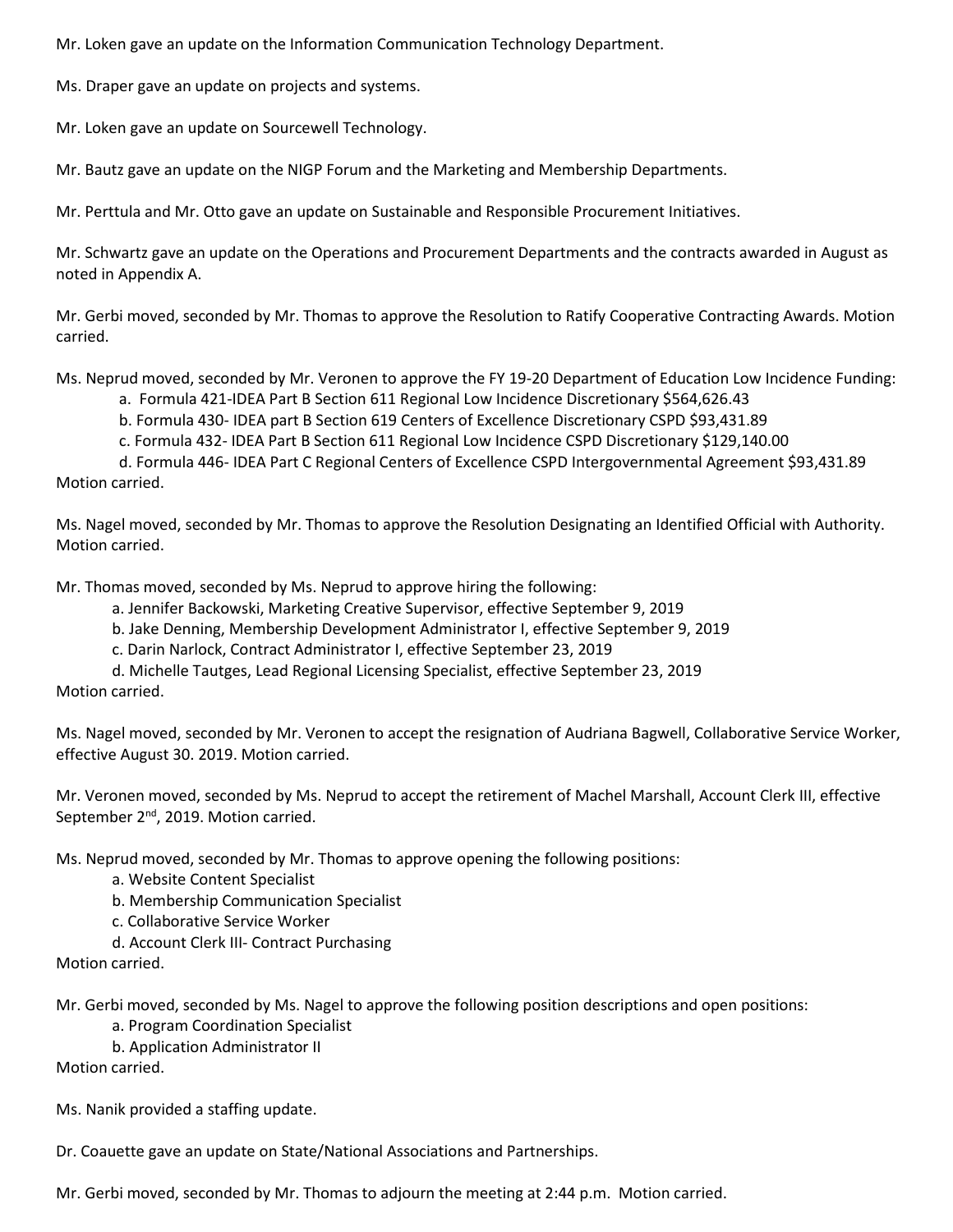**SOURCEWELL PROCUREMENT DEPARTMENT**

| <b>BOARD ITEMS - September 2019</b>                                   |                                                      |                                                                  |  |
|-----------------------------------------------------------------------|------------------------------------------------------|------------------------------------------------------------------|--|
| Requesting Board permission to Solicit the following categories:      |                                                      |                                                                  |  |
|                                                                       |                                                      |                                                                  |  |
|                                                                       |                                                      |                                                                  |  |
|                                                                       |                                                      |                                                                  |  |
|                                                                       |                                                      |                                                                  |  |
| Requesting Board permission to Re-Solicit the following categories:   |                                                      |                                                                  |  |
| <b>Furniture with Related Accessories &amp; Services</b>              |                                                      |                                                                  |  |
| Industrial & Workplace Storage Systems with Related Accessories       |                                                      |                                                                  |  |
| Public Sector & Education Leasing and Financing Solutions             |                                                      |                                                                  |  |
|                                                                       |                                                      |                                                                  |  |
| <b>NEW CONTRACTS</b>                                                  |                                                      |                                                                  |  |
| <b>Sunrise Banks</b>                                                  | 060519-SUN                                           | "Employee Loans and Related Financial Services"                  |  |
| CHM Industries, Inc.                                                  | 071619-CHM                                           | "Sports Lighting with Related Supplies and Services"             |  |
| Musco Sports Lighting, LLC                                            | 071619-MSL                                           | "Sports Lighting with Related Supplies and Services"             |  |
| Cooper Lighting/Eaton Industrial Corp.                                | 071619-CPL                                           | "Sports Lighting with Related Supplies and Services"             |  |
|                                                                       |                                                      |                                                                  |  |
|                                                                       |                                                      |                                                                  |  |
|                                                                       |                                                      |                                                                  |  |
|                                                                       |                                                      |                                                                  |  |
|                                                                       |                                                      |                                                                  |  |
|                                                                       |                                                      |                                                                  |  |
| 5th YEAR RENEWALS (CONTRACT EXTENSIONS)                               |                                                      |                                                                  |  |
| Staples Contract & Commercial, LLC                                    | 110415-SCC                                           | "Janitorial Supplies and Related Custodial Products"             |  |
|                                                                       |                                                      | "Public Sector Administrative-Related Software Solutions &       |  |
| FIS                                                                   | 110515-FIS                                           | Technology"                                                      |  |
| Peach State Freightliner, LLC                                         | 102115-PSF                                           | "School Buses with Related Parts and Services"                   |  |
|                                                                       | 071415-GGI                                           | "Quantity Construction Contracting Systems and Related Services" |  |
| Sightlines, LLC                                                       |                                                      |                                                                  |  |
|                                                                       |                                                      |                                                                  |  |
|                                                                       |                                                      |                                                                  |  |
|                                                                       |                                                      |                                                                  |  |
|                                                                       |                                                      |                                                                  |  |
| <b>NEW ezIQC CONTRACTS</b>                                            |                                                      |                                                                  |  |
| <b>Contractor Name</b>                                                | <b>Contract Number</b>                               | <b>Contract Description</b>                                      |  |
| Charles E. Thomas                                                     | CA03-NCV-GB01-080719-CET                             | <b>General Builders</b>                                          |  |
| Enovity, Inc.                                                         | CA03-NCV-GB02-080719-ENO                             | <b>General Builders</b>                                          |  |
| PRIDE Industries One, Inc.                                            | CA03-NCV-GB03-080719-PIO                             | <b>General Builders</b>                                          |  |
| <b>Staples Construction</b>                                           | CA03-NCV-GB04-080719-STA                             | <b>General Builders</b>                                          |  |
| PRIDE Industries One, Inc.                                            | CA03-NCV-GEP01-080719-PIO                            | <b>General Engineering-Paving</b>                                |  |
| PRIDE Industries One, Inc.                                            | CA03-NCV-E01-080719-PIO                              | Electrical                                                       |  |
| Enovity, Inc.                                                         | CA03-NCV-E02-080719-ENO                              | Electrical                                                       |  |
| PRIDE Industries One, Inc.                                            | CA03-NCV-M01-080719-PIO                              | Mechanical                                                       |  |
| ACCO Engineered Systems, Inc                                          | CA03-NCV-M02-080719-AES                              | Mechanical                                                       |  |
| AMERICAN CHILLER SERVICE, INC.                                        | CA03-NCV-M03-080719-ACH                              | Mechanical                                                       |  |
| Enovity, Inc.                                                         | CA04-NCC-GB01-080719-ENO                             | <b>General Builders</b>                                          |  |
| Mark Scott Construction, Inc.                                         | CA04-NCC-GB02-080719-MSC                             | <b>General Builders</b>                                          |  |
| PRIDE Industries One, Inc.                                            | CA04-NCC-GB03-080719-PIO                             | <b>General Builders</b>                                          |  |
| <b>Aztec Consultants</b>                                              | CA04-NCC-GB04-080719-AZC                             | <b>General Builders</b>                                          |  |
| Ausonio Inc.                                                          | CA04-NCC-GB05-080719-AUS                             | <b>General Builders</b>                                          |  |
| PRIDE Industries One, Inc.                                            | CA04-NCC-GEP01-080719-PIO                            | General Engineering-Paving                                       |  |
| Enovity, Inc.<br>PRIDE Industries One, Inc.                           | CA04-NCC-E01-080719-ENO                              | Electrical                                                       |  |
|                                                                       | CA04-NCC-E02-080719-PIO                              | Electrical                                                       |  |
| PUB Construction, Inc.                                                | CA08-SCI-GB01-080719-PUB                             | <b>General Builders</b><br><b>General Builders</b>               |  |
| Vincor Construction, Inc.<br>Horizons Construction Company Int'l Inc. | CA08-SCI-GB02-080719-VCI<br>CA08-SCI-GB03-080719-HCC | <b>General Builders</b>                                          |  |
| Harry H Joh Construction Inc                                          | CA08-SCI-GB04-080719-HJC                             | <b>General Builders</b>                                          |  |
| Angeles Contractor, Inc.                                              | CA08-SCI-GB05-080719-ACI                             | <b>General Builders</b>                                          |  |
| gkkworks Construction Services                                        | CA08-SCI-GB06-080719-GKK                             | <b>General Builders</b>                                          |  |
| Enovity, Inc.                                                         | CA08-SCI-GB07-080719-ENO                             | <b>General Builders</b>                                          |  |
|                                                                       |                                                      |                                                                  |  |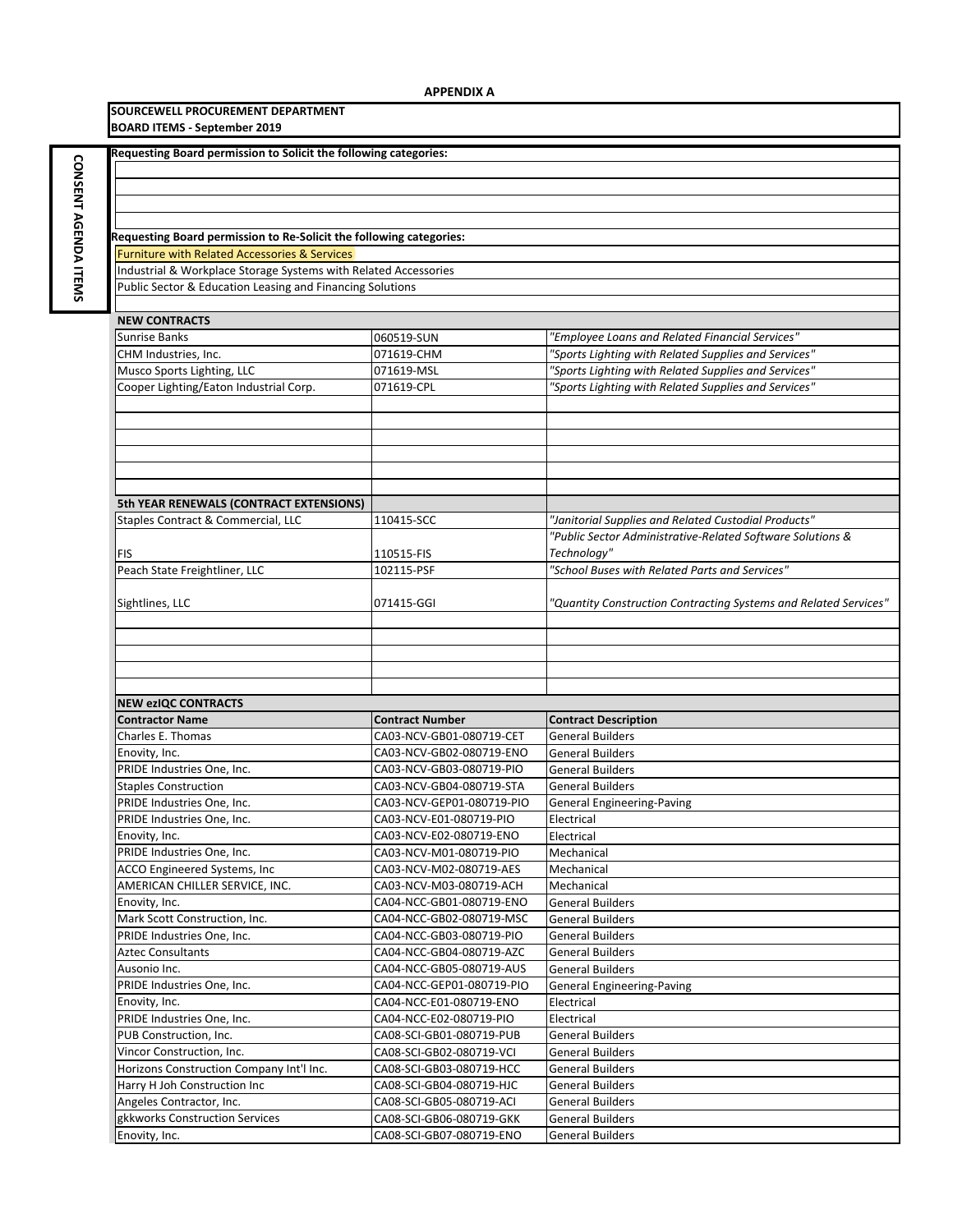| RenewAge Energy Solutions                    | CA08-SCI-GB08-080719-RAE   | <b>General Builders</b>           |
|----------------------------------------------|----------------------------|-----------------------------------|
| MTM Construction, Inc.                       | CA08-SCI-GB09-080719-MTM   | <b>General Builders</b>           |
| PRIDE Industries One, Inc.                   | CA08-SCI-GB010-080719-PIO  | <b>General Builders</b>           |
| Horizons Construction Company Int'l Inc.     | CA08-SCI-GEP01-080719-HCC  | <b>General Engineering-Paving</b> |
| Sol Construction, Inc.                       | CA08-SCI-GEP02-080719-SOL  | <b>General Engineering-Paving</b> |
| J & H Engineering General Contractors, Inc.  | CA08-SCI-GEP03-080719-JHE  | <b>General Engineering-Paving</b> |
| PUB Construction, Inc.                       | CA08-SCI-F01-080719-PUB    | Flooring                          |
| Angeles Contractor, Inc.                     | CA08-SCI-F02-080719-ACI    | Flooring                          |
| Horizons Construction Company Int'l Inc.     | CA08-SCI-DA01-080719-HCC   | Demolition-Abatement              |
| PUB Construction, Inc.                       | CA08-SCI-P01-080719-PUB    | Painting                          |
| Harry H Joh Construction Inc                 | CA08-SCI-P02-080719-HJC    | Painting                          |
| Rite-Way Roof Corporation                    | CA08-SCI-R01-080719-RWR    | Roofing                           |
| G Team Landscape Construction, Inc.          | CA08- SCI -L01-080719-GTL  | Landscaping                       |
| <b>Facility Solutions Group</b>              | CA08- SCI -E01-0807190-FSG | Electrical                        |
| Harry H Joh Construction Inc                 | CA08- SCI -E02-080719-HJC  | Electrical                        |
|                                              |                            | <b>General Builders</b>           |
| PUB Construction, Inc.                       | CA09-SDI-GB01-080719-PUB   | CA09-SDI-GB01-080719              |
| Vincor Construction, Inc.                    | CA09-SDI-GB02-080719-VCI   | <b>General Builders</b>           |
| All Source Coatings Inc.                     | CA09-SDI-GB03-080719-ASC   | <b>General Builders</b>           |
| LDCo., Inc                                   | CA09-SDI-GB04-080719-LDC   | <b>General Builders</b>           |
| Harry H Joh Construction Inc                 | CA09-SDI-GB05-080719-HJC   | <b>General Builders</b>           |
| Angeles Contractor, Inc.                     | CA09-SDI-GB06-080719-ACI   | <b>General Builders</b>           |
| Sylvester Roofing                            | CA09-SDI-R01-080719-SRC    | Roofing                           |
| PUB Construction, Inc.                       | CA09-SDI-F01-080719-PUB    | Flooring                          |
| All Source Tile Inc.                         | CA09-SDI-F02-080719-AST    | Flooring                          |
| Angeles Contractor, Inc.                     | CA09-SDI-F02-080719-ACI    | Flooring                          |
| PUB Construction, Inc.                       | CA09-SDI-P01-080719-PUB    | Painting                          |
| All Source Coatings Inc.                     | CA09-SDI-P02-080719-ASC    | Painting                          |
| <b>US National Corp</b>                      | CA09-SDI-P03-080719-USN    | <b>General Builders</b>           |
|                                              |                            |                                   |
| ezIQC ANNUAL RENEWALS                        |                            |                                   |
| Good-Men Roofing & Construction, Inc.        | CA-SD01GCB-090616-GMR      |                                   |
| Angeles Contractors, Inc.                    | CA-SD02GCB-090616-ACI      |                                   |
| Nexgen Building Group, Inc.                  | CA-SD03GCB-090616-NBG      |                                   |
| Angeles Contractors, Inc.                    | CA-SD01F-090616-ACI        |                                   |
| Angeles Contractors, Inc.                    | CA-SD01PA-090616-ACI       |                                   |
| <b>GPS Plumbing</b>                          | CA-SD01PL-090616-GPS       |                                   |
| Vet-Force Engineering and Construction, Inc. | CA-SD02PL-090616-VET       |                                   |
| <b>Collier Construction Company</b>          | TX04G-101116-CCC           |                                   |
| <b>Teinert Commercial Building Services</b>  | TX04G-101116-TCB           |                                   |
| <b>G2 General Contractors</b>                | TX01G-101116-GGC           |                                   |
| <b>G2 General Contractors</b>                | TX01W-101116-GGC           |                                   |
| <b>BC Commercial</b>                         | TX01G-101116-BCI           |                                   |
| Henthorn Commercial Construction, LLC        | TX04G-101116-HCL           |                                   |
|                                              |                            |                                   |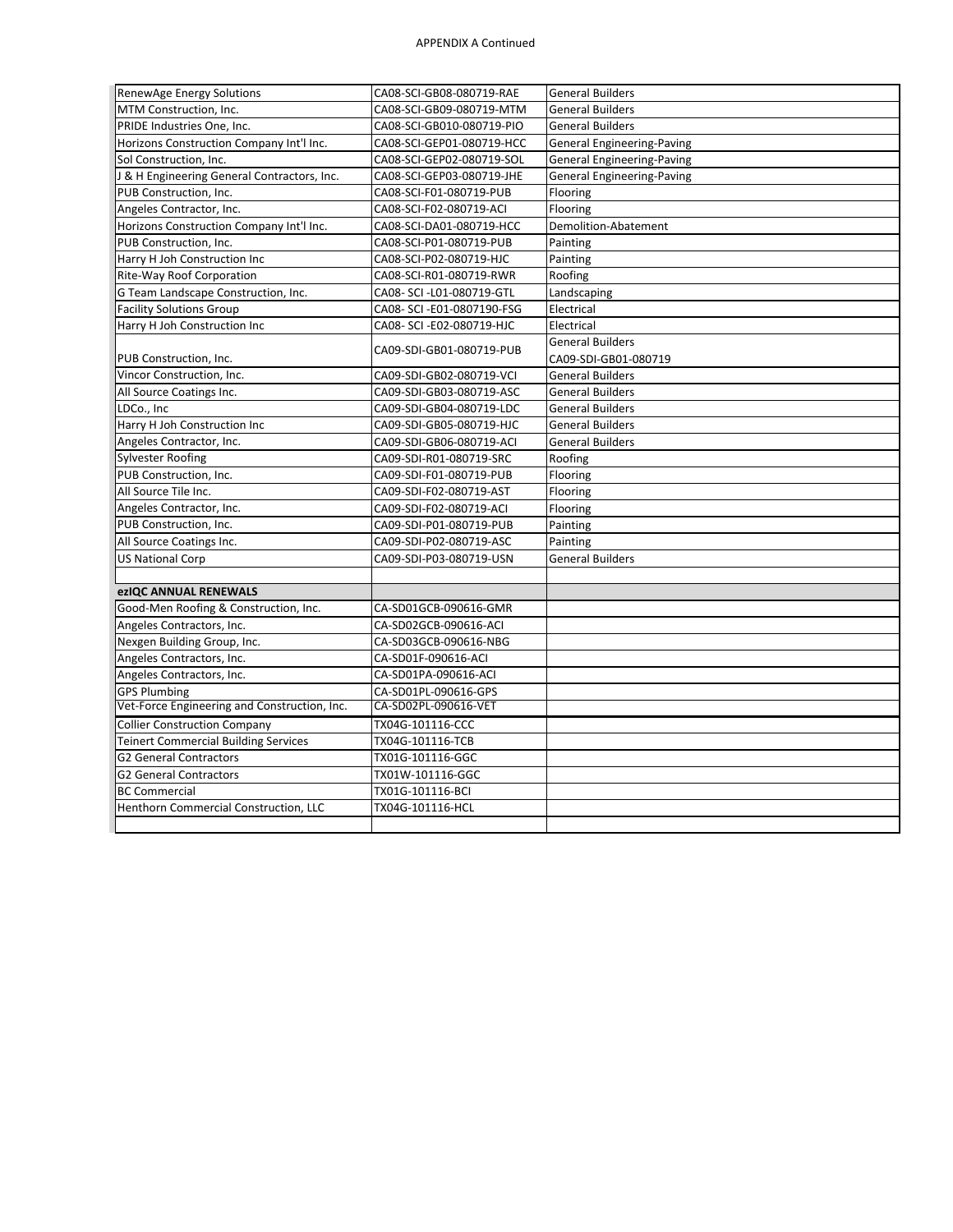**SOURCEWELL STATE OF MINNESOTA** 



Member Zylka moved the adoption of the following Resolution:

## **RESOLUTION TO RATIFY COOPERATIVE CONTRACTING AWARDS**

**Resolution No. 2020-15**

**WHEREAS**, the Sourcewell Board of Directors previously authorized the solicitations for the cooperative categories listed on Appendix A, which is attached and incorporated; and

**WHEREAS**, Sourcewell issued the cooperative contracting solicitations for the authorized categories; and

**WHEREAS**, through the Sourcewell Procurement Policy, the Board designated the Chief Procurement Officer to administer Sourcewell's cooperative purchasing and contracting program and to award all competitively solicited contracts, without limitation; and

**WHEREAS**, the Chief Procurement Officer made the awards listed based on the results of the competitive solicitation process; and

**WHEREAS**, the Board acknowledges that the awards made by the Chief Procurement Officer are valid and binding; however, based upon some members' legal requirements the Chief Procurement Official is required to seek subsequent Board ratification of all cooperative purchasing awards.

**NOW THEREFORE BE IT RESOLVED** by the Board of Directors ratifies the cooperative contracting awards made by the Chief Procurement Officer listed on Appendix A.

The motion for the adoption of the foregoing resolution was duly seconded by Member Thomas and the following voted in favor: Mike Wilson, Greg Zylka, Scott Veronen, Sara Nagel, Sharon Theil, Linda Arts, Chris Kircher, and Ryan Thomas.

and the following voted against: NONE

whereupon said resolution was declared duly passed and adopted.

ATTEST:

\_\_\_\_\_\_\_\_\_\_\_\_\_\_\_\_\_\_\_\_\_\_\_\_\_\_\_\_\_\_\_\_\_

**Clerk to the Board of Directors**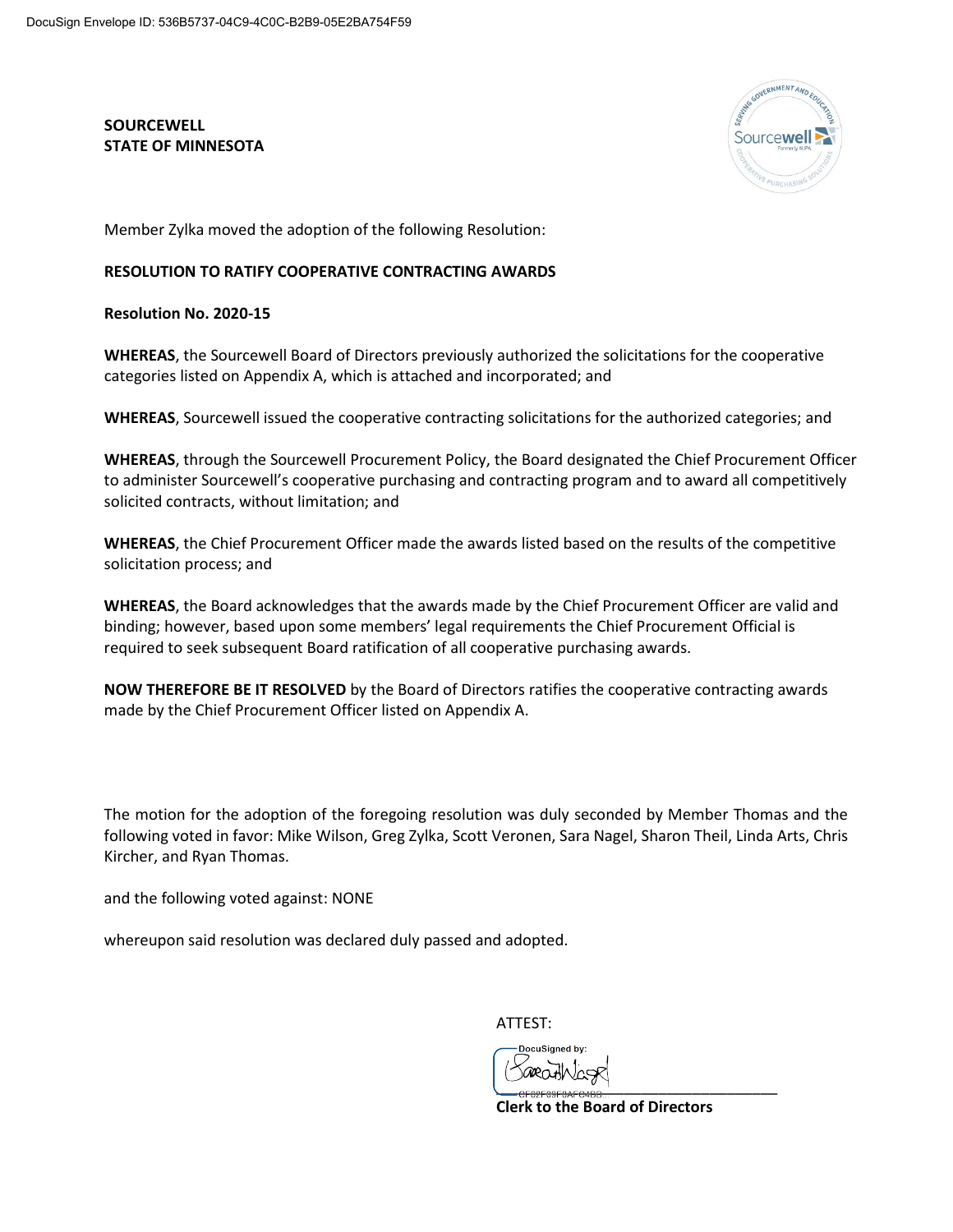| <b>APPENDIX A</b>                                                                         |            |                                                                |
|-------------------------------------------------------------------------------------------|------------|----------------------------------------------------------------|
| SOURCEWELL PROCUREMENT DEPARTMENT<br><b>BOARD ITEMS - May 2020</b>                        |            |                                                                |
|                                                                                           |            |                                                                |
| Requesting Board permission to Solicit the following categories:                          |            |                                                                |
| Automotive Original Equipment Manufacturer (OEM) Parts with Related Supplies and Services |            |                                                                |
| <b>Inventory Management Solutions</b>                                                     |            |                                                                |
|                                                                                           |            |                                                                |
|                                                                                           |            |                                                                |
| Requesting Board permission to Re-Solicit the following categories:                       |            |                                                                |
| Forklifts, Lift Trucks, and Related Material Handling Equipment and Services              |            |                                                                |
|                                                                                           |            |                                                                |
|                                                                                           |            |                                                                |
|                                                                                           |            |                                                                |
| <b>NEW CONTRACTS</b>                                                                      |            |                                                                |
| Staples Contract & Commercial, LLC                                                        | 012320-SCC | "Office Supply Catalog Solutions"                              |
| ARI Phoenix, Inc.                                                                         | 013020-ARP | "Vehicle Lifts, with Garage and Fleet Maintenance Equipment"   |
| Genuine Parts Company dba NAPA Auto Parts                                                 | 013020-GPC | "Vehicle Lifts, with Garage and Fleet Maintenance Equipment"   |
| LIFTNOW Automotive Equipment Corp.                                                        | 013020-LFT | "Vehicle Lifts, with Garage and Fleet Maintenance Equipment"   |
| Mohawk Resources, Ltd.                                                                    | 013020-MRL | "Vehicle Lifts, with Garage and Fleet Maintenance Equipment"   |
|                                                                                           |            |                                                                |
| Snap-on Industrial, A Division of IDSC Holdings, LLC                                      | 013020-SNP | "Vehicle Lifts, with Garage and Fleet Maintenance Equipment"   |
| Stertil-Koni USA, Inc.                                                                    | 013020-SKI | "Vehicle Lifts, with Garage and Fleet Maintenance Equipment"   |
|                                                                                           |            |                                                                |
|                                                                                           |            | "Firefighting Personal Protective Equipment, Apparel, and      |
| Draeger, Inc.                                                                             | 032620-DRG | Accessories, with Related Cleaning and Maintenance Equipment"  |
|                                                                                           |            |                                                                |
|                                                                                           |            | "Firefighting Personal Protective Equipment, Apparel, and      |
| Fire-Dex, LLC                                                                             | 032620-FDX | Accessories, with Related Cleaning and Maintenance Equipment"  |
|                                                                                           |            |                                                                |
|                                                                                           |            | "Firefighting Personal Protective Equipment, Apparel, and      |
| <b>Innotex Corporation</b>                                                                | 032620-INO | Accessories, with Related Cleaning and Maintenance Equipment"  |
|                                                                                           |            |                                                                |
|                                                                                           |            | "Firefighting Personal Protective Equipment, Apparel, and      |
| L.N. Curtis & Sons                                                                        | 032620-LNC | Accessories, with Related Cleaning and Maintenance Equipment"  |
|                                                                                           |            |                                                                |
|                                                                                           |            | "Firefighting Personal Protective Equipment, Apparel, and      |
| LION First Responder, Inc.                                                                | 032620-LIO | Accessories, with Related Cleaning and Maintenance Equipment"  |
|                                                                                           |            |                                                                |
|                                                                                           |            | "Firefighting Personal Protective Equipment, Apparel, and      |
| Motion Industries (Canada), Inc.                                                          | 032620-MII | Accessories, with Related Cleaning and Maintenance Equipment"  |
|                                                                                           |            |                                                                |
|                                                                                           |            | "Firefighting Personal Protective Equipment, Apparel, and      |
| Municipal Emergency Services, Inc.                                                        | 032620-MES | Accessories, with Related Cleaning and Maintenance Equipment"  |
|                                                                                           |            |                                                                |
|                                                                                           |            | "Firefighting Personal Protective Equipment, Apparel, and      |
| Safeware, Inc.                                                                            | 032620-SAF | Accessories, with Related Cleaning and Maintenance Equipment"  |
|                                                                                           |            |                                                                |
|                                                                                           |            | "Firefighting Personal Protective Equipment, Apparel, and      |
| W.W. Grainger, Inc.                                                                       | 032620-WWG | Accessories, with Related Cleaning and Maintenance Equipment"  |
|                                                                                           |            | "Firefighting Equipment and Rescue Tools with Related Supplies |
| C.E.T. Fire Pumps MFG, Ltd.                                                               | 040220-CET | and Accessories"                                               |
|                                                                                           |            | "Firefighting Equipment and Rescue Tools with Related Supplies |
| Husqvarna Professional Products, Inc.                                                     | 040220-HSQ | and Accessories"                                               |
|                                                                                           |            | "Firefighting Equipment and Rescue Tools with Related Supplies |
|                                                                                           |            | and Accessories"                                               |
| Kipper Tool Company                                                                       | 040220-KPP |                                                                |
|                                                                                           |            | "Firefighting Equipment and Rescue Tools with Related Supplies |
| L.N. Curtis & Sons                                                                        | 040220-LNC | and Accessories"                                               |
|                                                                                           |            | "Firefighting Equipment and Rescue Tools with Related Supplies |
| Municipal Emergency Services, Inc.                                                        | 040220-MES | and Accessories"                                               |
|                                                                                           |            | "Firefighting Equipment and Rescue Tools with Related Supplies |
| W.W. Grainger, Inc.                                                                       | 040220-WWG | and Accessories"                                               |
|                                                                                           |            | "Firefighting Equipment and Rescue Tools with Related Supplies |
| Whelen Engineering Company, Inc.                                                          | 040220-WHL | and Accessories"                                               |
|                                                                                           |            |                                                                |

## **APPENDIX A**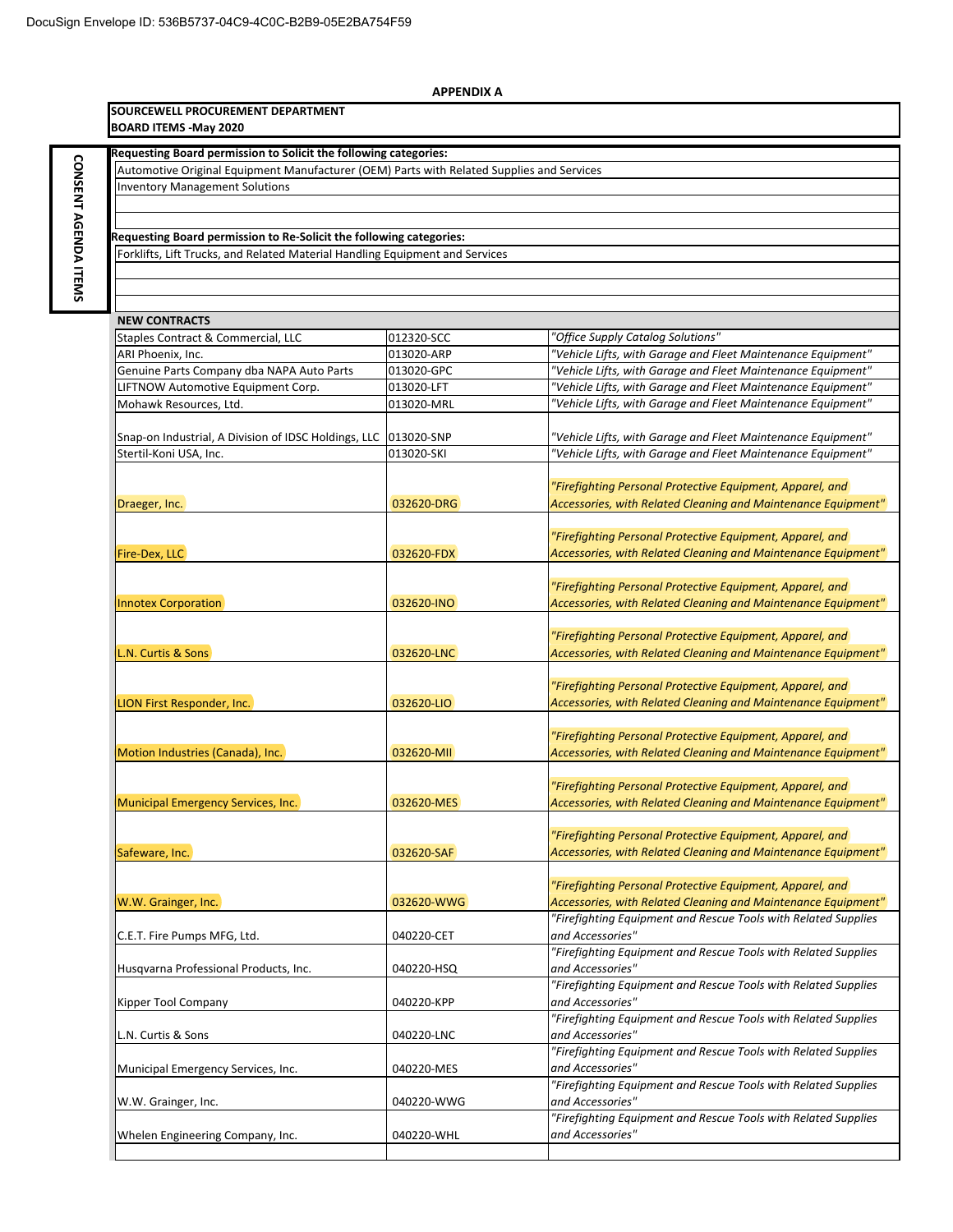| 5th YEAR RENEWALS (CONTRACT EXTENSIONS)               |                                        |  |
|-------------------------------------------------------|----------------------------------------|--|
|                                                       |                                        |  |
|                                                       |                                        |  |
| <b>NEW ezIQC CONTRACTS</b>                            |                                        |  |
| IFB GA-040820 Area A Northern Georgia                 |                                        |  |
| Brown & Root Industrial Services, LLC                 | GA-A01-040820-KBR                      |  |
| Greene and Burdette Property Management LLC           | GA-A02-040820-GBP                      |  |
| <b>HITT Contracting</b>                               | GA-A03-040820-HCI                      |  |
| <b>Striker Contracting, LLC</b>                       | GA-A04-040820-SCL                      |  |
| Crown Retail Services, Inc                            | GA-A05-040820-CRS                      |  |
| Albion Scaccia Enterprises, LLC                       | GA-A06-040820-ALB                      |  |
| Paryani Real Estate LLC                               | GA-A07-040820-PAR                      |  |
| HCR Construction, Inc.                                | GA-A08-040820-HCR                      |  |
| Lichty Commercial Construction, Inc.                  | GA-A09-040820-LIY                      |  |
| Place Services, Inc.                                  | GA-A10-040820-PLA                      |  |
| IFB GA-040820 Area B East Central Georgia             |                                        |  |
| Odyssey International dba Odyssey Global, Inc.        | GA-B01-040820-ODI                      |  |
| Greene and Burdette Property Management, LLC          | GA-B02-040820-GBP                      |  |
| Crown Retail Services, Inc.                           | GA-B03-040820-CRS                      |  |
| <b>HITT Contracting</b>                               | GA-B04-040820-HCI                      |  |
| Albion Scaccia Enterprises, LLC                       | GA-B05-040820-ALB                      |  |
| <b>Centennial Contractors Enterprises</b>             | GA-B06-040820-CCE                      |  |
| Darsey Construction, LLC                              | GA-B07-040820-DAR                      |  |
| Place Services, Inc.                                  | GA-B08-040820-PLA                      |  |
| Red Cloud Services, LLC                               | GA-B09-040820-RCS                      |  |
| Ujamaa Construction                                   | GA-B10-040820-UJA                      |  |
| IFB GA-040820 Area C Southwest Georgia                |                                        |  |
| Darsey Construction, LLC                              | GA-C01-040820-DAR                      |  |
| Greene and Burdette Property Management, LLC          | GA-C02-040820-GBP                      |  |
| Albion Scaccia Enterprises, LLC                       | GA-C03-040820-ALB                      |  |
| <b>HITT Contracting</b>                               | GA-C04-040820-HCI                      |  |
| Place Services, Inc.                                  | GA-C05-040820-PLA                      |  |
| <b>Centennial Contractors Enterprises</b>             | GA-C06-040820-CCE                      |  |
| Engineering Design Technologies, Inc.                 | GA-C07-040820-EDT                      |  |
| <b>Ujamaa Construction</b><br>Red Cloud Services, LLC | GA-C08-040820-UJA<br>GA-C09-040820-RCS |  |
| Jewel of the South, Inc.                              | GA-C10-040820-JOS                      |  |
| IFB GA-040820 Area D Southeast Georgia                |                                        |  |
| Odyssey International dba Odyssey Global, Inc.        | GA-D01-040820-ODI                      |  |
| Darsey Construction, LLC                              | GA-D02-040820-DAR                      |  |
| Greene and Burdette Property Management, LLC          | GA-D03-040820-GBP                      |  |
| Lynn Construction Contracting, Inc.                   | GA-D04-040820-LYN                      |  |
| Albion Scaccia Enterprises, LLC                       | GA-D05-040820-ALB                      |  |
| <b>HITT Contracting</b>                               | GA-D06-040820-HCI                      |  |
| Place Services, Inc.                                  | GA-D07-040820-PLA                      |  |
| <b>Centennial Contractors Enterprises</b>             | GA-D08-040820-CCE                      |  |
| Engineering Design Technologies, Inc.                 | GA-D09-040820-EDT                      |  |
| Ujamaa Construction                                   | GA-D10-040820-UJA                      |  |
| IFB GA-040820 Statewide Area Georgia                  |                                        |  |
| F.H. Paschen                                          | GA-ST01-040820-FHP                     |  |
| Prime Contractors, Inc.                               | GA-ST02-040820-PCI                     |  |
| JOC Construction, LLC                                 | GA-ST03-040820-LRI                     |  |
| Bayne Development Group, LLC                          | GA-ST04-040820-BDG                     |  |
| Huper Optik USA, LLP                                  | GA-ST05-040820-HOP                     |  |
| Ward Humphrey, Inc.                                   | GA-ST06-040820-WHI                     |  |
| Johnson-Laux Construction                             | GA-ST07-040820-JLC                     |  |
| <b>Osprey Management</b>                              | GA-ST08-040820-OML                     |  |
| Astra Construction Services, LLC                      | GA-ST09-040820-ACS                     |  |
| Rubio and Son Interiors, Inc.                         | GA-ST10-040820-RSI                     |  |
| ezIQC ANNUAL RENEWALS                                 |                                        |  |
| Shiff Construction & Development, Inc.                | FL-SEA-GC02-041019-SCD                 |  |
| Lanzo Construction Co., Florida                       | FL-NEA-P01-041019-LCC                  |  |
| Advanced Roofing, Inc.                                | FL-SEA-R01-041019-ADR                  |  |
| FHP Tectonics Corp.                                   | FL-SEA-GC08-041019-FTC                 |  |
| LEE Construction Group, Inc.                          | FL-SEA-GC07-041019-LCl                 |  |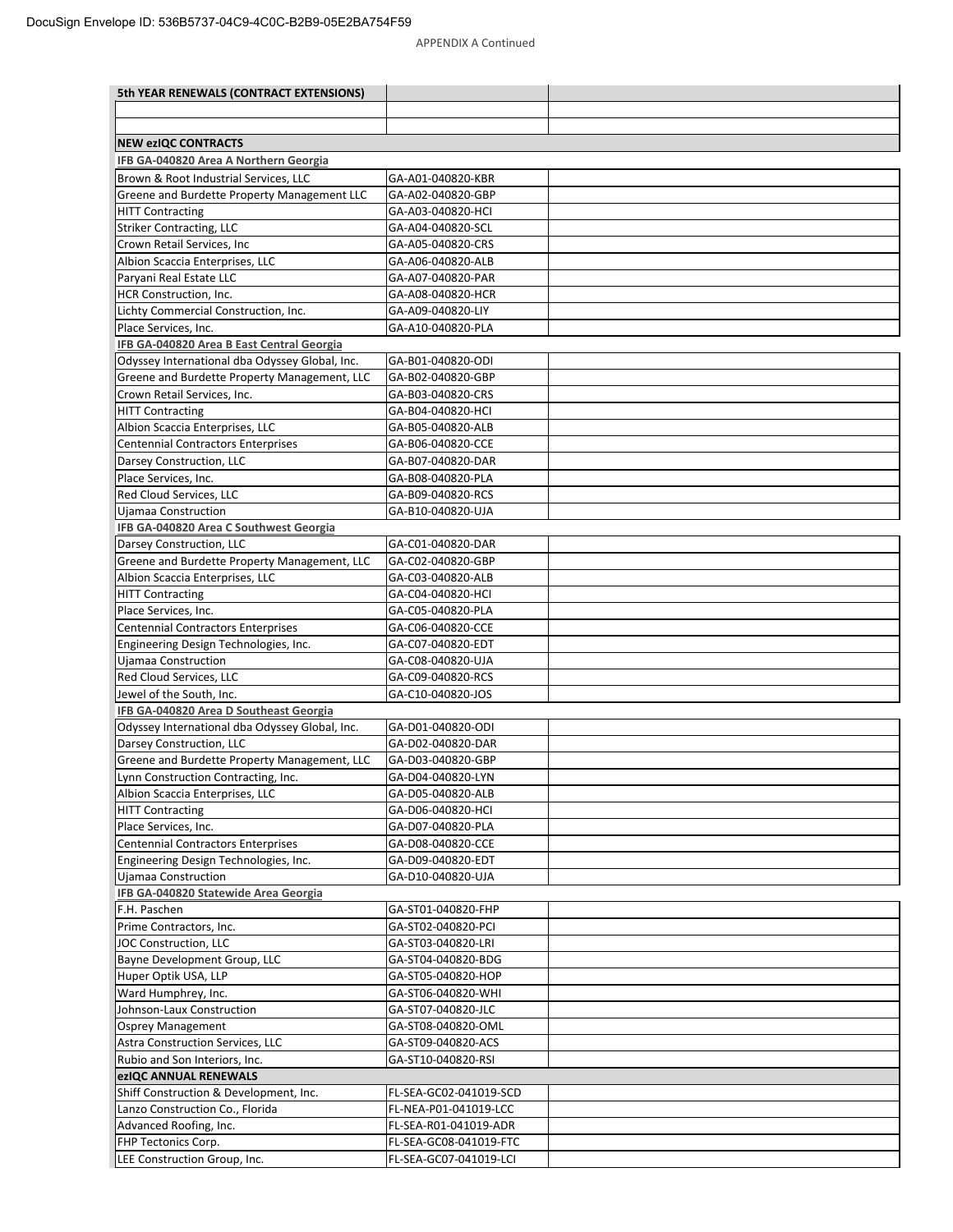| Team Contracting, Inc.                                              | FL-SEA-GC04-041019-TCI                           |  |
|---------------------------------------------------------------------|--------------------------------------------------|--|
| Harbour Construction, Inc.                                          | FL-SEA-GC01-041019-HBC                           |  |
| Astra Construction Services, LLC                                    | FL-NWA-GC02-041019-ACS                           |  |
| Southern Underground Industries, Inc.                               | FL-NWA-UG2-041019-SUI                            |  |
| EnviroWaste Services Group, Inc.                                    | FL-NWA-UG1-041019-EWS                            |  |
| Lanzo Construction Co., Florida                                     | FL-NWA-P01-041019-LCC                            |  |
| OmniCon Corp                                                        | FL-NWA-GC04-041019-OMN                           |  |
| Johnson-Laux Construction, LLC                                      | FL-NWA-GC03-041019-JLC                           |  |
| LEE Construction Group, Inc.                                        | FL-NWA-GC01-041019-LCI                           |  |
| Southern Underground Industries, Inc.                               | FL-NEA-UG2-041019-SUI                            |  |
| EnviroWaste Services Group, Inc.                                    | FL-NEA-UG1-041019-EWS                            |  |
| <b>Astra Construction Services, LLC</b>                             | FL-NEA-GC06-041019-ACS                           |  |
| Johnson-Laux Construction, LLC                                      | FL-NEA-GC04-041019-JLC                           |  |
| <b>Epic Construction Inc</b>                                        | FL-NEA-GC03-041019-ECI                           |  |
| FHP Tectonics Corp.                                                 | FL-NEA-GC02-041019-FTC                           |  |
| Metro Express, Inc.                                                 | FL-SEA-UG2-041019-MEI                            |  |
| EnviroWaste Services Group, Inc.                                    | FL-SEA-UG1-041019-EWS                            |  |
| Lanzo Construction Co., Florida                                     | FL-SEA-P02-041019-LCC                            |  |
| Metro Express, Inc.                                                 | FL-SEA-P01-041019-MEI                            |  |
| d2 Construction Inc                                                 | FL-SEA-GC03-041019-DTC                           |  |
| <b>Epic Construction Inc.</b>                                       | FL-WCA-GC03-041019-ECI                           |  |
| Advanced Roofing, Inc.                                              | FL-WCA-R01-041019-ADR                            |  |
| Caladesi Construction Co.                                           | FL-WCA-P01-041019-CAL                            |  |
| LEE Construction Group, Inc.                                        | FL-NEA-GC01-041019-LCI                           |  |
| Caladesi Construction Co.                                           | FL-WCA-GC06-041019-CAL                           |  |
| Charles Perry Partners, Inc.                                        | FL-WCA-GC05-041019-CPP                           |  |
| <b>BDI Construction Company</b>                                     | FL-WCA-GC01-041019-BDI                           |  |
| Advanced Roofing, Inc.                                              | FL-NEA-R01-041019-ADR                            |  |
| Charles Perry Partners, Inc.                                        | FL-NEA-GC05-041019-CPP                           |  |
| Danz Contracting, LLC                                               | FL-SEA-GC06-041019-DCL                           |  |
| <b>BDI Construction Company</b>                                     | FL-SEA-GC05-041019-BDI                           |  |
| Advanced Roofing, Inc.                                              | FL-NWA-R01-041019-ADR                            |  |
| David Mancini & Sons, Inc.                                          | FL-NEA-GC07-041019-DMS                           |  |
| Southern Underground Industries, Inc.                               | FL-WCA-UG2-041019-SUI                            |  |
| Lanzo Construction Co., Florida                                     | FL-WCA-P02-041019-LCC                            |  |
| <b>Astra Construction Services, LLC</b>                             | FL-WCA-GC07-041019-ACS                           |  |
| Johnson-Laux Construction, LLC                                      | FL-WCA-GC04-041019-JLC                           |  |
| EnviroWaste Services Group, Inc.                                    | FL-WCA-UG1-041019-EWS                            |  |
| Shiff Construction & Development, Inc.                              | FL-WCA-GC08-041019-SCD                           |  |
| LEE Construction Group, Inc.                                        | FL-WCA-GC02-041019-LCI                           |  |
| The Jamar Company                                                   | MN03IR-042517-JMR                                |  |
| <b>JJD Companies LLC</b>                                            | MN01UC5-042517-JJD                               |  |
| Kaski, Inc.                                                         | MN01IR-042517-KAS                                |  |
| S & S Electric Co                                                   | MD-WMA-E02-042419-SSE                            |  |
| Salone, LLC                                                         | MD-WMA-GC04-042419-SAL                           |  |
| I.B. Abel, Inc.                                                     | MD-WMA-E01-042419-IBA                            |  |
| Carl Belt, Inc.                                                     | MD-WMA-GC03-042419-CBI                           |  |
| The Matthews Group                                                  | MD-WMA-GC02-042419-TMG                           |  |
| Salone, LLC                                                         | MD-WMA-R01-042419-SAL                            |  |
| <b>Hite Roofing</b>                                                 | MD-WMA-R02-042419-HAS                            |  |
| Salone, LLC                                                         | MD-WMA-P01-042419-SAL                            |  |
| FHP Tectonics Corp.                                                 | MD-WMA-GC01-042419-FTC                           |  |
| Allied Building Service Company of Detroit, Inc.                    | MI-GRP-E-A-050118-ABS                            |  |
| <b>Marshall Contracting Services</b>                                | MI-LAN-GC-B-050118-MCS                           |  |
| Bloom Roofing Systems, Inc.                                         | MI-GRP-R-A-050118-BRS                            |  |
| Allied Building Service Company of Detroit, Inc.                    | MI-GRP-GC-C-050118-ABS                           |  |
| F.H. Paschen, S.N. Nielsen & Associates, LLC                        | MI-LAN-GC-A-050118-FHP                           |  |
| <b>Marshall Contracting Services</b>                                | MI-DET-C-A-050118-MCS                            |  |
|                                                                     |                                                  |  |
| Bloom Roofing Systems, Inc.<br><b>Marshall Contracting Services</b> | MI-LAN-R-A-050118-BRS<br>MI-DET-DEM-A-050118-MCS |  |
| <b>Marshall Contracting Services</b>                                |                                                  |  |
|                                                                     | MI-DET-WSUI-A-050118-MCS                         |  |
| Allied Building Service Company of Detroit, Inc.                    | MI-LAN-HVAC-A-050118-ABS                         |  |
| <b>Marshall Contracting Services</b>                                | MI-DET-GC-A-050118-MCS                           |  |
| Allied Building Service Company of Detroit, Inc.                    | MI-DET-E-A-050118-ABS                            |  |
| Allied Building Service Company of Detroit, Inc.                    | MI-DET-GC-C-050118-ABS                           |  |